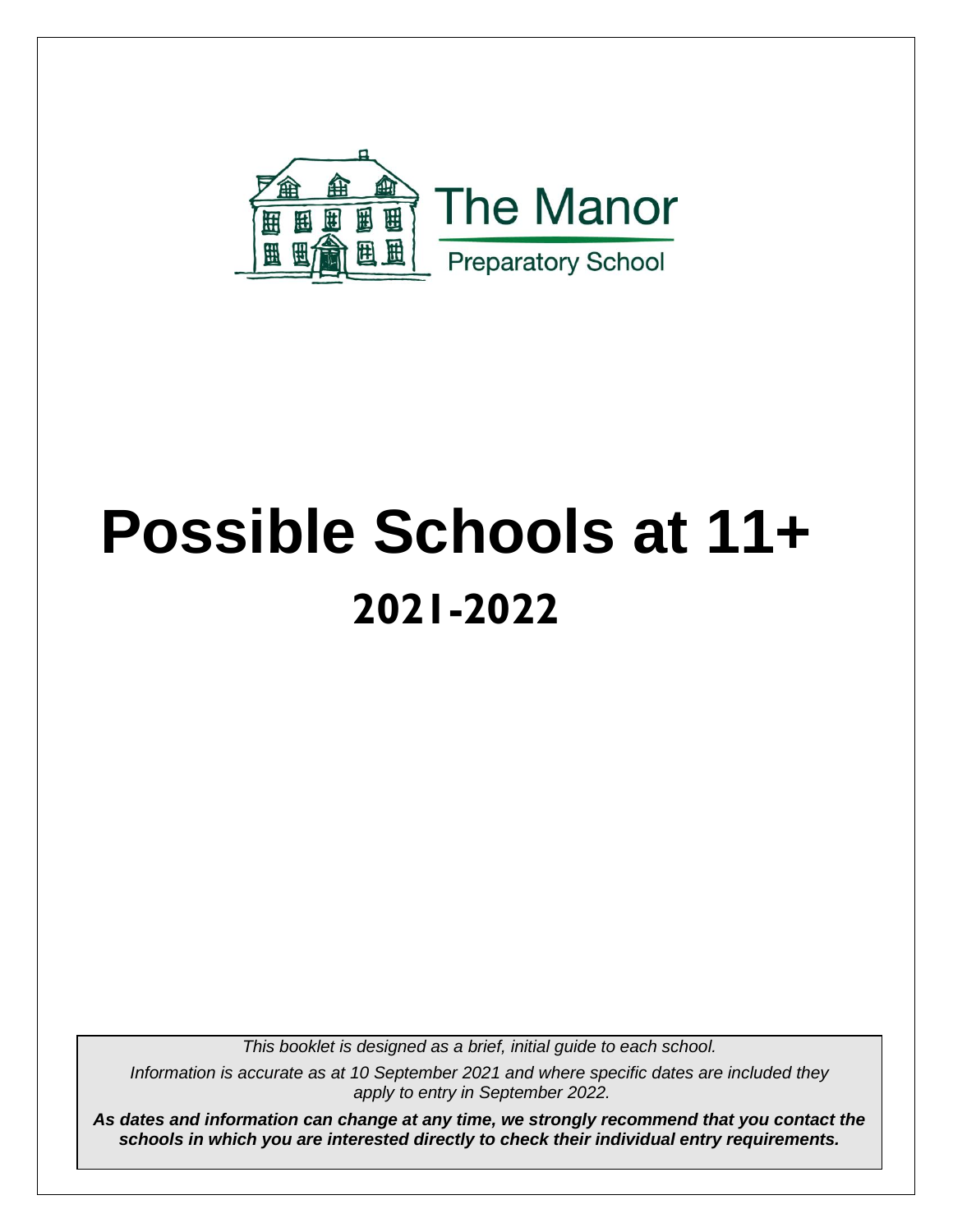| <b>Abingdon School</b><br>Park Rd, Abingdon OX14 1DE<br>Tel: 01235 521563 |                         | Headteacher:<br><b>Registrar:</b><br>Email:<br>Website: | Mr Michael Windsor<br>Mrs Jane Jørgensen<br>admissions@abingdon.org.uk<br>www.abingdon.org.uk |
|---------------------------------------------------------------------------|-------------------------|---------------------------------------------------------|-----------------------------------------------------------------------------------------------|
| Age Range:                                                                | 11 $-18$ years          |                                                         | Boys only                                                                                     |
| Day/Boarding:                                                             | Day and boarding        |                                                         |                                                                                               |
| <b>Registration</b><br>Deadline:                                          | End of October 2021     |                                                         |                                                                                               |
| <b>Exam Date:</b>                                                         | Saturday 8 January 2022 |                                                         |                                                                                               |

| <b>Bloxham School</b><br>Bloxham, Oxon, OX15 4PE<br>Tel: 01295 720 222 |                         | Headteacher:<br><b>Registrar:</b><br>Email:<br>Website: | Mr Paul Sanderson<br>Ms Lorraine Roper<br>admissions@bloxhamschool.com<br>www.bloxhamschool.com |
|------------------------------------------------------------------------|-------------------------|---------------------------------------------------------|-------------------------------------------------------------------------------------------------|
| Age Range:                                                             | $11 - 18$ years         |                                                         | Co-educational                                                                                  |
| Day/Boarding:                                                          | Day and boarding        |                                                         |                                                                                                 |
| <b>Registration</b><br>Deadline:                                       | Friday 29 October 2021  |                                                         |                                                                                                 |
| Exam Date:                                                             | Tuesday 9 November 2021 |                                                         |                                                                                                 |

| <b>Cheltenham Ladies' College</b><br>Tel: 01242 520691 | Bayshill Road, Cheltenham, GL50 3EP                           | <b>Principal:</b><br><b>Admissions:</b><br>Email:<br>Website: | Ms Eve Jardine-Young<br>Dr Hilary Laver<br>admissions@cheltladiescollege.org<br>www.cheltladiescollege.org |
|--------------------------------------------------------|---------------------------------------------------------------|---------------------------------------------------------------|------------------------------------------------------------------------------------------------------------|
| Age Range:                                             | 11 $-18$ years                                                |                                                               | Girls only                                                                                                 |
| Day/Boarding:                                          | Day and boarding                                              |                                                               |                                                                                                            |
| <b>Registration</b><br>Deadline:                       | Friday 1 October 2021                                         |                                                               |                                                                                                            |
| <b>Exam Date:</b>                                      | Wednesday 5, Thursday 6, Friday 7 and Saturday 8 January 2022 |                                                               |                                                                                                            |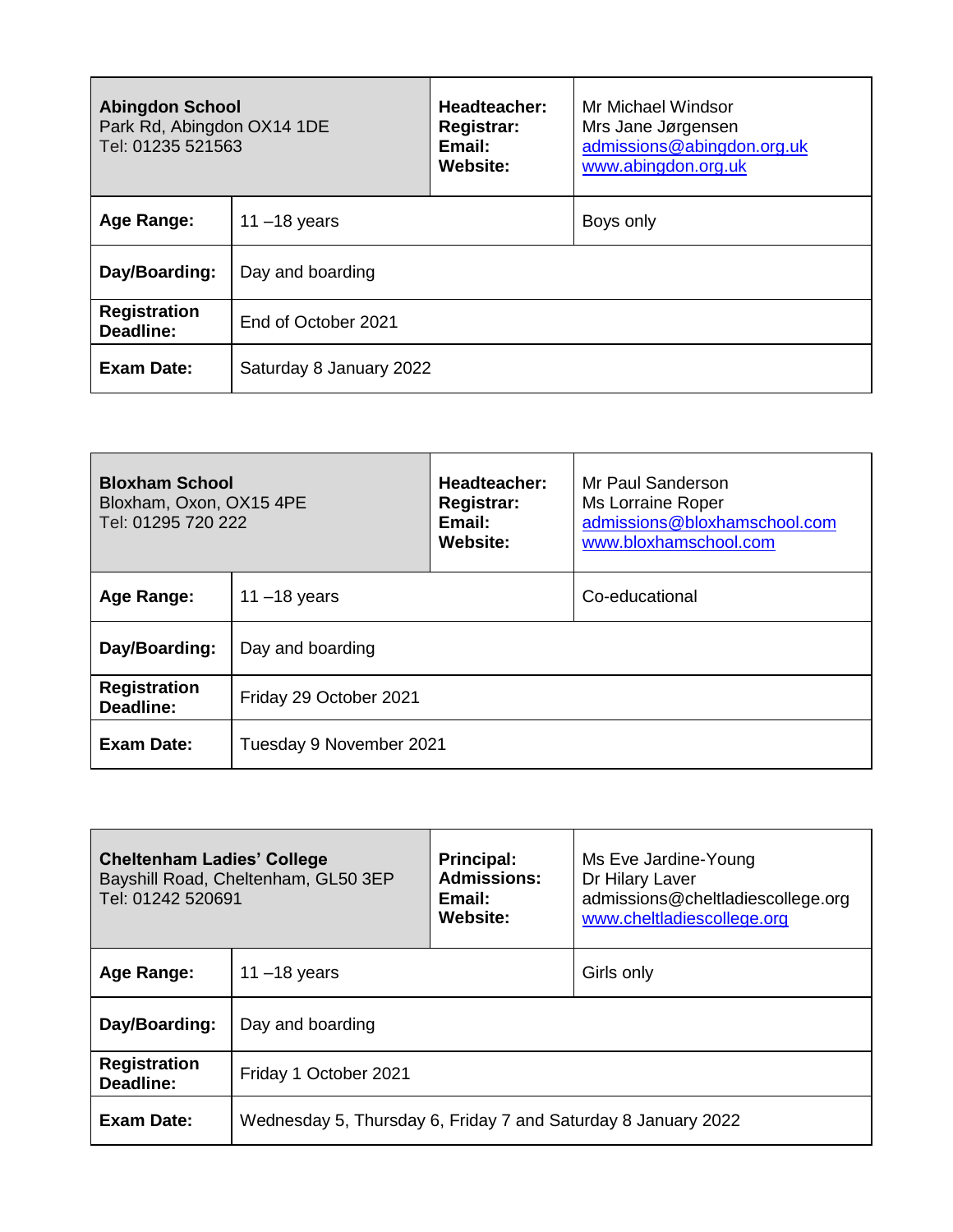| <b>Cokethorpe School</b><br>Witney, Oxon, OX29 7PU<br>Tel: 01993 703921 |                                                                              | Headteacher:<br>Registrar:<br>Email:<br>Website: | Mr Damian Ettinger<br>Mrs Sara Sheer<br>admissions@cokethorpe.org<br>www.cokethorpe.org.uk |
|-------------------------------------------------------------------------|------------------------------------------------------------------------------|--------------------------------------------------|--------------------------------------------------------------------------------------------|
| Age Range:                                                              | $4 - 18$ years                                                               |                                                  | Co-educational                                                                             |
| Day/Boarding:                                                           | Day                                                                          |                                                  |                                                                                            |
| <b>Registration</b><br>Deadline:                                        | Friday 31 December 2021                                                      |                                                  |                                                                                            |
| <b>Exam Date:</b>                                                       | Interviews: Tuesday 25 January 2022<br>Assessments: Saturday 29 January 2022 |                                                  |                                                                                            |

| <b>Cranford House</b><br>Moulsford, Oxon, OX10 9HT<br>Tel: 01491 651218 |                            | Headteacher:<br><b>Registrar:</b><br>Email:<br><b>Website:</b> | Dr James Raymond<br>Mrs Alison Young<br>admissions@cranfordhouse.net<br>www.cranfordhouse.net |
|-------------------------------------------------------------------------|----------------------------|----------------------------------------------------------------|-----------------------------------------------------------------------------------------------|
| Age Range:                                                              | $2 - 18$ years             |                                                                | Co-educational                                                                                |
| Day/Boarding:                                                           | Day                        |                                                                |                                                                                               |
| <b>Registration</b><br>Deadline:                                        | End of October 2021        |                                                                |                                                                                               |
| Exam Date:                                                              | Wednesday 10 November 2021 |                                                                |                                                                                               |

| d'Overbroeck's<br>Leckford Road, Oxford, OX2 6HX<br>Tel: 01865 688700 |                                                     | <b>Principal:</b><br><b>Registrar:</b><br>Email:<br>Website: | Mr Jonathan Cuff<br>Mr Rob Barker<br>rob.barker@doverbroecks.com<br>www.doverbroecks.com |
|-----------------------------------------------------------------------|-----------------------------------------------------|--------------------------------------------------------------|------------------------------------------------------------------------------------------|
| Age Range:                                                            | $11 - 18$ years                                     |                                                              | Co-educational                                                                           |
| Day/Boarding:                                                         | Day only Year 7-11, day and boarding for Sixth Form |                                                              |                                                                                          |
| <b>Registration</b><br>Deadline:                                      | End of the Autumn Term 2021                         |                                                              |                                                                                          |
| <b>Exam Date:</b>                                                     | End of November 2021, dates to be confirmed         |                                                              |                                                                                          |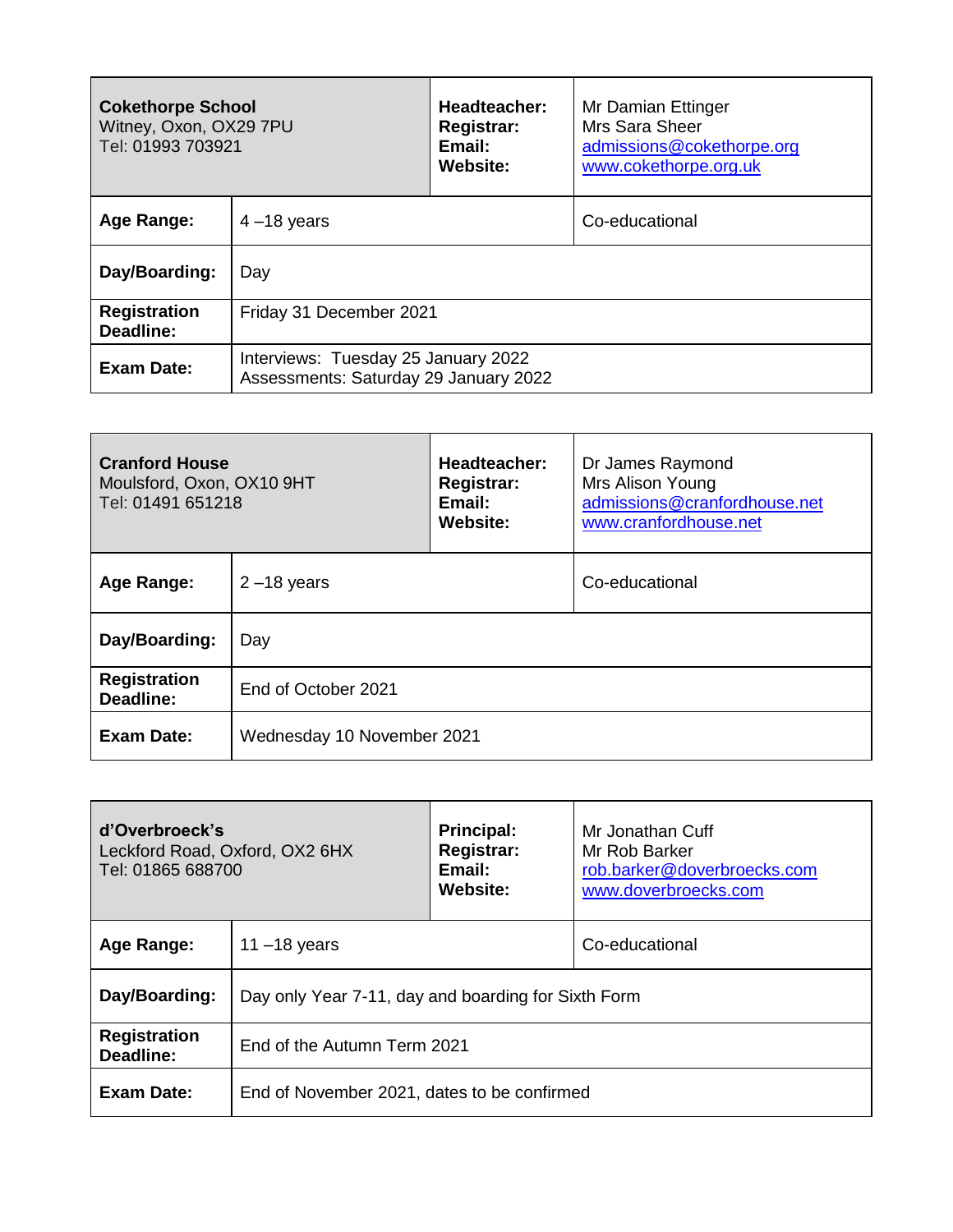| Downe House<br>Cold Ash, Thatcham, RG18 9JJ<br>Tel: 01635 200286 |                                                                                            | <b>Headteacher:</b><br><b>Registrar:</b><br>Email:<br>Website: | Mrs Emma McKendrick<br>Miss Angela Nutt<br>nutta@downehouse.net<br>www.downehouse.net |
|------------------------------------------------------------------|--------------------------------------------------------------------------------------------|----------------------------------------------------------------|---------------------------------------------------------------------------------------|
| Age Range:                                                       | 11 $-18$ years                                                                             |                                                                | Girls only                                                                            |
| Day/Boarding:                                                    | Day and boarding                                                                           |                                                                |                                                                                       |
| <b>Registration</b><br>Deadline:                                 | As soon as possible                                                                        |                                                                |                                                                                       |
| Exam Date:                                                       | Assessment Day - September 2021<br>Common Entrance - Monday 17 and Tuesday 18 January 2022 |                                                                |                                                                                       |

| <b>Headington School</b><br>Tel: 01865 759100 | Headington Road, Oxford OX3 7TD | Headteacher:<br><b>Registrar:</b><br>Email:<br>Website: | Mrs Caroline Jordan<br>Mrs Julia Mullen<br>admissions@headington.org<br>www.headington.org |
|-----------------------------------------------|---------------------------------|---------------------------------------------------------|--------------------------------------------------------------------------------------------|
| Age Range:                                    | $3 - 18$ years                  |                                                         | Girls only                                                                                 |
| Day/Boarding:                                 | Day and boarding                |                                                         |                                                                                            |
| <b>Registration</b><br>Deadline:              | Friday 5 November 2021          |                                                         |                                                                                            |
| <b>Exam Date:</b>                             | Saturday 27 November 2021       |                                                         |                                                                                            |

| <b>Leighton Park School</b><br>Tel: 0118 987 9600 | Shinfield Road, Reading RG2 7ED | Headteacher:<br><b>Registrar:</b><br>Email:<br>Website: | Mr Matthew Judd<br>Ms Claire Elmer<br>admissions@leightonpark.com<br>www.leightonpark.com |
|---------------------------------------------------|---------------------------------|---------------------------------------------------------|-------------------------------------------------------------------------------------------|
| Age Range:                                        | 11 $-18$ years                  |                                                         | Co-educational                                                                            |
| Day/Boarding:                                     | Day and boarding                |                                                         |                                                                                           |
| <b>Registration</b><br>Deadline:                  | Friday 19 November 2021         |                                                         |                                                                                           |
| Exam Date:                                        | Saturday 8 January 2022         |                                                         |                                                                                           |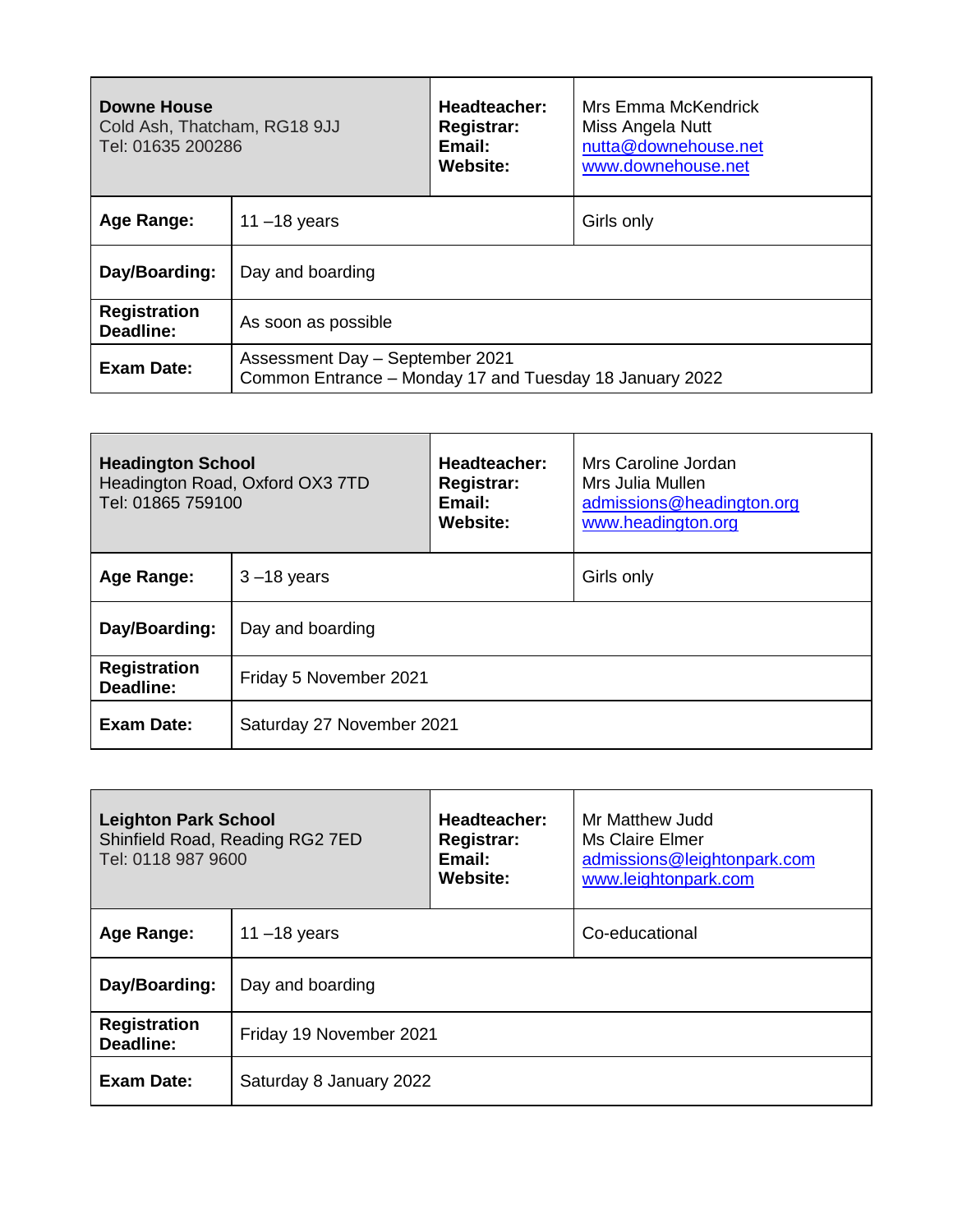| <b>Magdalen College School</b><br>Cowley Place, Oxford OX4 1DZ<br>Tel: 01865 242191 |                          | Master:<br><b>Registrar:</b><br>Email:<br>Website: | Ms Helen Pike<br>Mrs Angela Green<br>registrar@mcsoxford.org<br>www.mcsoxford.org |
|-------------------------------------------------------------------------------------|--------------------------|----------------------------------------------------|-----------------------------------------------------------------------------------|
| Age Range:                                                                          | $7 - 18$ years           |                                                    | Boys only to Year 11<br>Co-educational Sixth Form                                 |
| Day/Boarding:                                                                       | Day                      |                                                    |                                                                                   |
| <b>Registration</b><br>Deadline:                                                    | Saturday 31 October 2021 |                                                    |                                                                                   |
| Exam Date:                                                                          | Saturday 15 January 2022 |                                                    |                                                                                   |

| Malvern St James Girls' School<br>Tel: 01684 892288 | 15 Avenue Road, Malvern, WR14 3BA                                                 | Headteacher:<br><b>Registrar:</b><br>Email:<br>Website: | <b>Mrs Olivera Raraty</b><br>Ms Georgina Hanford<br>admissions@malvernstjames.co.uk<br>www.malvernstjames.co.uk |
|-----------------------------------------------------|-----------------------------------------------------------------------------------|---------------------------------------------------------|-----------------------------------------------------------------------------------------------------------------|
| Age Range:                                          | 4-18 years                                                                        |                                                         | Girls only                                                                                                      |
| Day/Boarding:                                       | Day and boarding                                                                  |                                                         |                                                                                                                 |
| <b>Registration</b><br>Deadline:                    | As soon as possible                                                               |                                                         |                                                                                                                 |
| <b>Exam Date:</b>                                   | Please contact the school directly as this information is not currently available |                                                         |                                                                                                                 |

| <b>Our Lady's Abingdon</b><br>Tel: 01235 524658 | Radley Road, Abingdon, OX14 3PS | Headteacher:<br><b>Registrar:</b><br>Email:<br>Website: | Mr Daniel Gibbons<br><b>Mrs Rowan Knowles</b><br>admissions@ola.org.uk<br>www.ola.org.uk |
|-------------------------------------------------|---------------------------------|---------------------------------------------------------|------------------------------------------------------------------------------------------|
| Age Range:                                      | 7-18 years                      |                                                         | Co-educational                                                                           |
| Day/Boarding:                                   | Day                             |                                                         |                                                                                          |
| <b>Registration</b><br>Deadline:                | Monday 18 October 2021          |                                                         |                                                                                          |
| Exam Date:                                      | Saturday 6 November 2021        |                                                         |                                                                                          |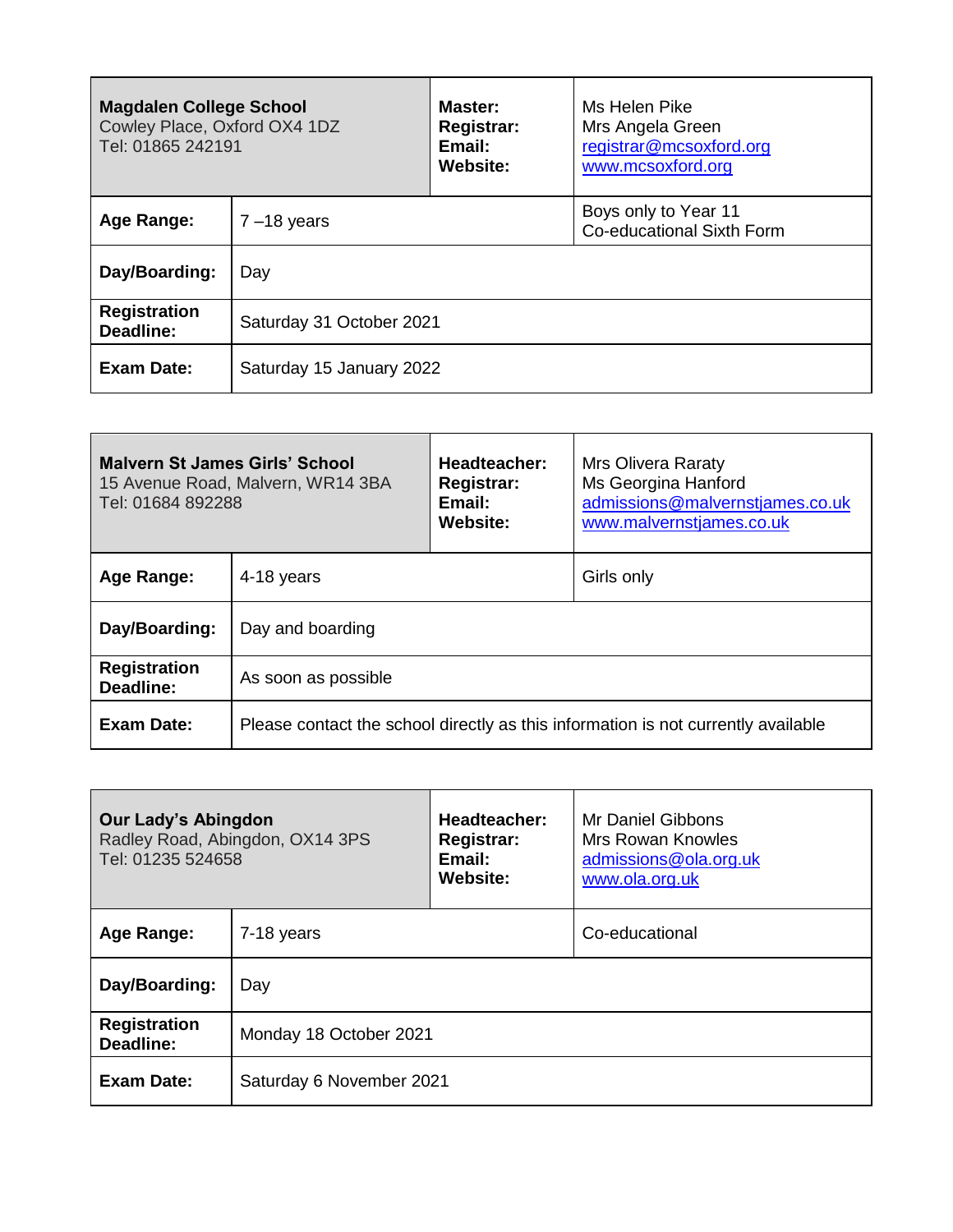| <b>Oxford High School</b><br>Tel: 01865 559888 | Belbroughton Road Oxford, OX2 6XA | Headteacher:<br><b>Registrar:</b><br>Email:<br>Website: | Mrs Gardiner Legge<br>Ms Gemma Tuckey<br>admissions@oxf.gdst.net<br>www.oxfordhigh.gdst.net |
|------------------------------------------------|-----------------------------------|---------------------------------------------------------|---------------------------------------------------------------------------------------------|
| Age Range:                                     | 4-18 years                        |                                                         | Girls only                                                                                  |
| Day/Boarding:                                  | Day                               |                                                         |                                                                                             |
| <b>Registration</b><br>Deadline:               | Friday 22 October 2021            |                                                         |                                                                                             |
| <b>Exam Date:</b>                              | Saturday 6 November 2021          |                                                         |                                                                                             |

| <b>Pangbourne College</b><br>Pangbourne, Reading, RG8 8LA<br>Tel: 0118 984 2101 |                        | Headteacher:<br><b>Registrar:</b><br>Email:<br>Website: | Mr Thomas Garnier<br>Mrs Carole Bailey<br>registrar@pangbourne.com<br>www.pangbourne.com |
|---------------------------------------------------------------------------------|------------------------|---------------------------------------------------------|------------------------------------------------------------------------------------------|
| Age Range:                                                                      | 11-18 years            |                                                         | Co-educational                                                                           |
| Day/Boarding:                                                                   | Day and boarding       |                                                         |                                                                                          |
| <b>Registration</b><br>Deadline:                                                | Friday 29 October 2021 |                                                         |                                                                                          |
| Exam Date:                                                                      | 16 November 2021       |                                                         |                                                                                          |

| <b>Queen Anne's Caversham</b><br>Tel: 0118 9187300 | 6 Henley Road, Reading, RG4 6DX                                                          | Headteacher:<br><b>Registrar:</b><br>Email:<br><b>Website:</b> | Mrs Julia Harrington<br><b>Mrs Rachel Wright</b><br>admissions@qas.org.uk<br>www.gas.org.uk |
|----------------------------------------------------|------------------------------------------------------------------------------------------|----------------------------------------------------------------|---------------------------------------------------------------------------------------------|
| Age Range:                                         | 11-18 years                                                                              |                                                                | Girls only                                                                                  |
| Day/Boarding:                                      | Day and boarding                                                                         |                                                                |                                                                                             |
| <b>Registration</b><br>Deadline:                   | As soon as possible                                                                      |                                                                |                                                                                             |
| Exam Date:                                         | Assessment Day - October 2021<br>Common Entrance - Monday 17 and Tuesday 18 January 2022 |                                                                |                                                                                             |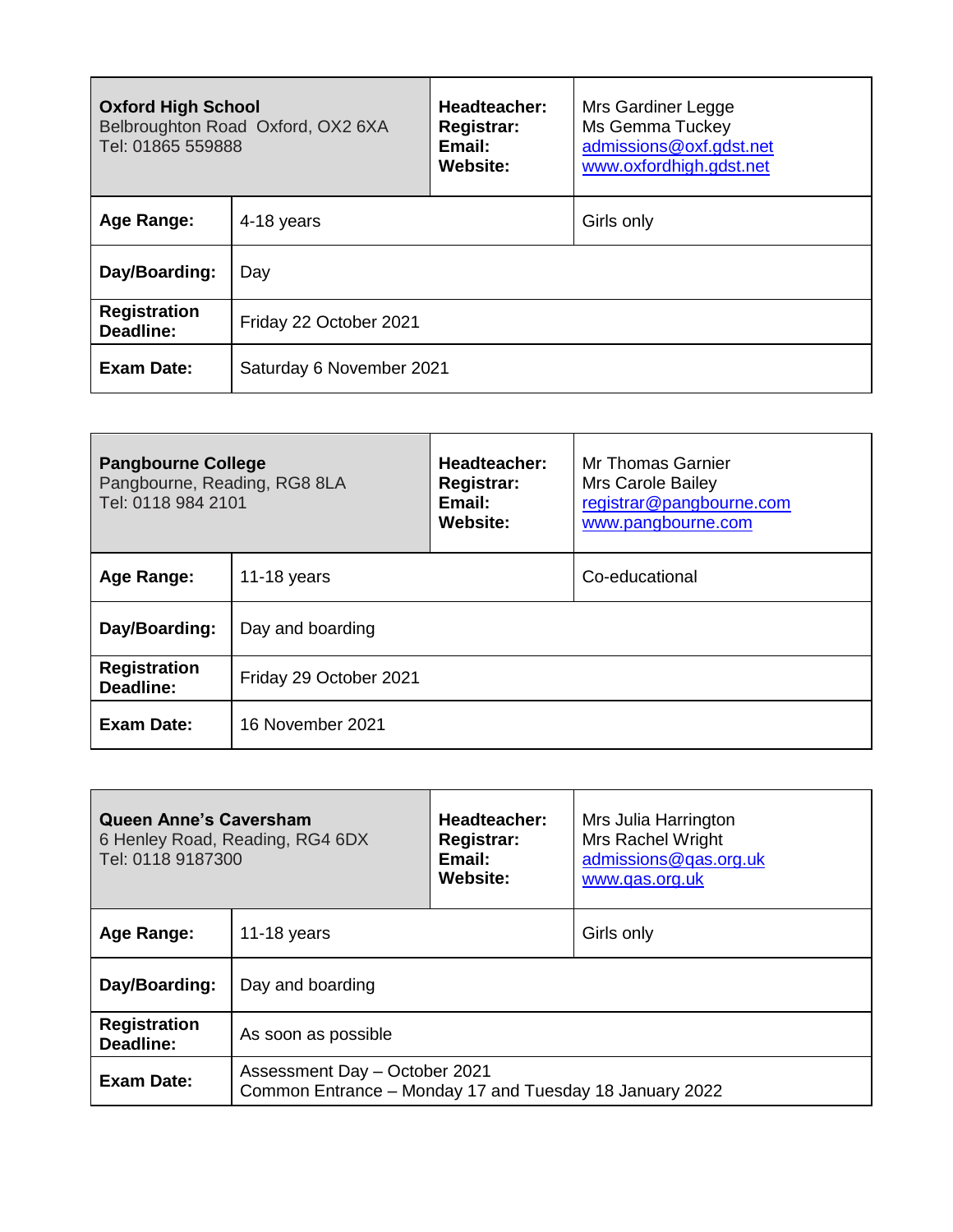| <b>Rye St Anthony</b><br>Pullen's Lane, Oxford, OX3 0BY<br>Tel: 01865 762808 |                           | Headteacher:<br>Registrar:<br>Email:<br>Website: | Ms Joanna Croft<br>Mrs Fern Williams<br>fwilliams@ryestantony.co.uk<br>www.ryestantony.co.uk |
|------------------------------------------------------------------------------|---------------------------|--------------------------------------------------|----------------------------------------------------------------------------------------------|
| Age Range:                                                                   | 3-18 years                |                                                  | Co-educational to the end of Year 6<br>Girls only from Year 7                                |
| Day/Boarding:                                                                | Day and boarding          |                                                  |                                                                                              |
| <b>Registration</b><br>Deadline:                                             | Thursday 4 November 2021  |                                                  |                                                                                              |
| Exam Date:                                                                   | Thursday 18 November 2021 |                                                  |                                                                                              |

| <b>St Gabriel's</b><br><b>Principal:</b><br><b>Registrar:</b><br>Sandleford Priory, Newbury, RG20 9BD<br>Tel: 01635 555 680<br>Email:<br>Website: |                          |  | Mr Ricki Smith<br>Mrs Jane Benney<br>registrar@stgabriels.co.uk<br>www.stgabriels.co.uk |
|---------------------------------------------------------------------------------------------------------------------------------------------------|--------------------------|--|-----------------------------------------------------------------------------------------|
| Age Range:                                                                                                                                        | 6 months -18 years       |  | Co-ed in Junior School<br>Girls only from Year 7 upwards.                               |
| Day/Boarding:                                                                                                                                     | Day                      |  |                                                                                         |
| <b>Registration</b><br>Deadline:                                                                                                                  | As soon as possible      |  |                                                                                         |
| Exam Date:                                                                                                                                        | Saturday 6 November 2021 |  |                                                                                         |

| <b>St Helen and St Katharine</b><br>Faringdon Road, Abingdon OX14 1BE<br>Tel: 01235 520173 |                          | Headteacher:<br>Registrar:<br>Email:<br><b>Website:</b> | Mrs Rebecca Dougall<br>Mrs Jane Herold<br>admission@shsk.org.uk<br>www.shsk.org.uk |
|--------------------------------------------------------------------------------------------|--------------------------|---------------------------------------------------------|------------------------------------------------------------------------------------|
| Age Range:                                                                                 | 9-18 years               |                                                         | Girls only                                                                         |
| Day/Boarding:                                                                              | Day                      |                                                         |                                                                                    |
| <b>Registration</b><br>Deadline:                                                           | Friday 12 November 2021  |                                                         |                                                                                    |
| <b>Exam Date:</b>                                                                          | Saturday 15 January 2022 |                                                         |                                                                                    |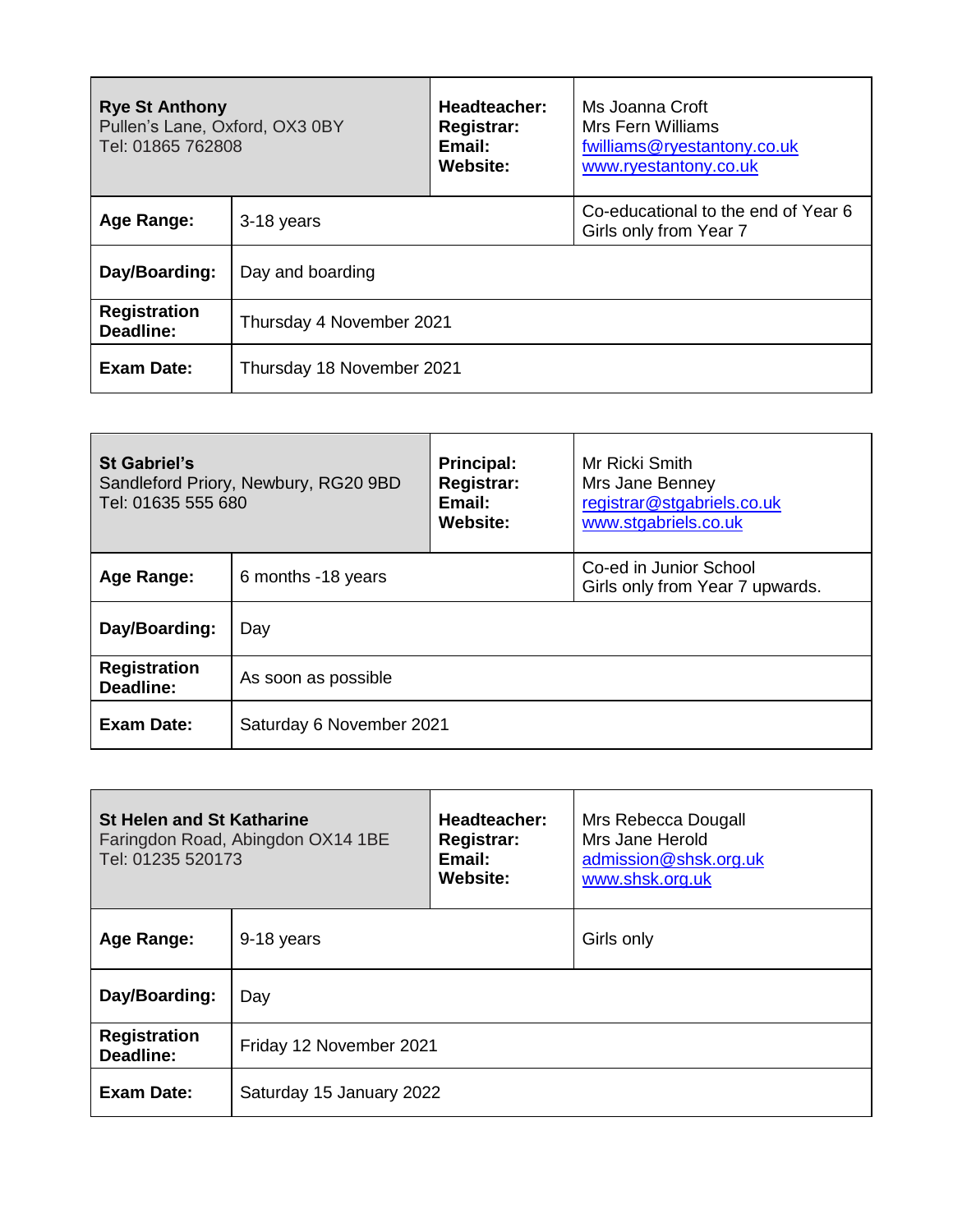| <b>St Mary's Calne</b><br>Calne, Wiltshire, SN11 ODF<br>Tel: 01249 857200 |                                                                                                                     | Headteacher:<br><b>Registrar:</b><br>Email:<br>Website: | Dr Felicia Kirk<br><b>Mrs Sally Dickens</b><br>admissions@stmaryscalne.org<br>www.stmaryscalne.org |
|---------------------------------------------------------------------------|---------------------------------------------------------------------------------------------------------------------|---------------------------------------------------------|----------------------------------------------------------------------------------------------------|
| Age Range:                                                                | 11-18 years                                                                                                         |                                                         | Girls only                                                                                         |
| Day/Boarding:                                                             | Day and boarding                                                                                                    |                                                         |                                                                                                    |
| <b>Registration</b><br>Deadline:                                          | As soon as possible and before the end of Year 5                                                                    |                                                         |                                                                                                    |
| Exam Date:                                                                | Entrance Days - Tuesday 14 and Tuesday 21 September 2021<br>Common Entrance - Monday 17 and Tuesday 18 January 2022 |                                                         |                                                                                                    |

| <b>The Abbey</b><br>Tel: 0118 987 2256 | Kendrick Road, Reading, RG1 5DZ | Headteacher:<br><b>Registrar:</b><br>Email:<br>Website: | Mr Will le Fleming<br>Mrs Sally Russell<br>schooloffice@theabbey.co.uk<br>www.theabbey.co.uk |
|----------------------------------------|---------------------------------|---------------------------------------------------------|----------------------------------------------------------------------------------------------|
| Age Range:                             | 3-18 years                      |                                                         | Girls only                                                                                   |
| Day/Boarding:                          | Day                             |                                                         |                                                                                              |
| <b>Registration</b><br>Deadline:       | Monday 13 December 2021         |                                                         |                                                                                              |
| <b>Exam Date:</b>                      | Saturday 8 January 2022         |                                                         |                                                                                              |

| <b>The Oratory School</b><br>Woodcote, Nr Reading, RG8 0PJ<br>Tel: 01491 683500 |                          | Headteacher:<br><b>Registrar:</b><br>Email:<br>Website: | Mr Joe Smith<br>Mrs Natasha Pearce<br>registrar@oratory.co.uk<br>https://www.oratory.co.uk/ |
|---------------------------------------------------------------------------------|--------------------------|---------------------------------------------------------|---------------------------------------------------------------------------------------------|
| Age Range:                                                                      | 11-18 years              |                                                         | Co-educational                                                                              |
| Day/Boarding:                                                                   | Day                      |                                                         |                                                                                             |
| <b>Registration</b><br><b>Deadline:</b>                                         | End of October 2021      |                                                         |                                                                                             |
| Exam Date:                                                                      | Saturday 29 January 2022 |                                                         |                                                                                             |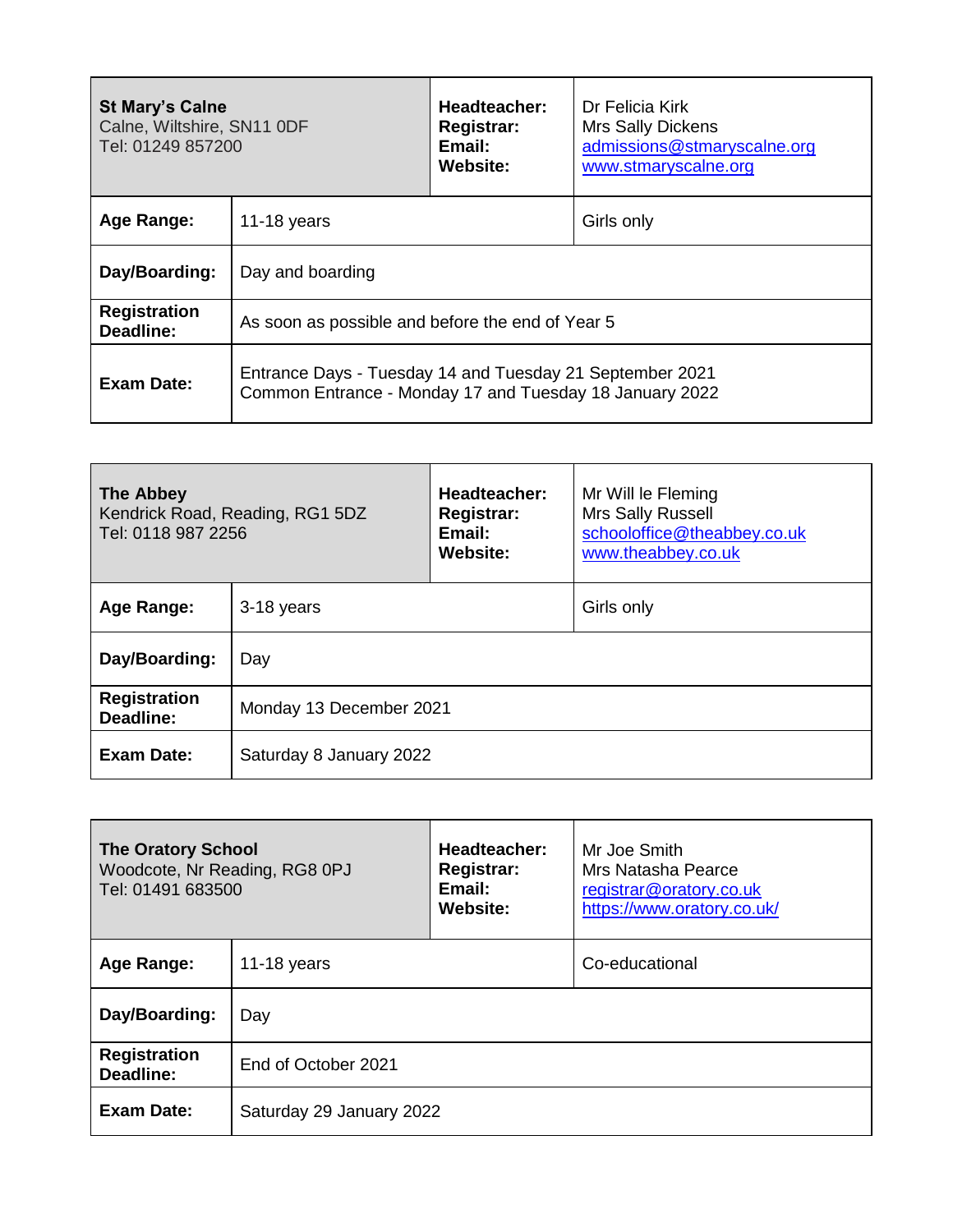| <b>Tudor Hall</b><br>Tel: 01295 263 434 | Wykham Park, Oxfordshire, OX16 9UR | Headteacher:<br><b>Registrar:</b><br>Email:<br><b>Website:</b> | Ms Wendy Griffiths<br>Mr Daniel Roberts<br>admissions@tudorhallschool.com<br>www.tudorhallschool.com |
|-----------------------------------------|------------------------------------|----------------------------------------------------------------|------------------------------------------------------------------------------------------------------|
| <b>Age Range:</b>                       | 11-18 years                        |                                                                | Girls only                                                                                           |
| Day/Boarding:                           | Day and boarding                   |                                                                |                                                                                                      |
| <b>Registration</b><br>Deadline:        | Two years ahead of entry           |                                                                |                                                                                                      |
| Exam Date:                              | October 2021 (date tbc)            |                                                                |                                                                                                      |

| <b>Wychwood School</b><br>Tel: 01865 557 976 | 74 Banbury Road, Oxford OX2 6JR | Headteacher:<br><b>Registrar:</b><br>Email:<br><b>Website:</b> | Mrs Andrea Johnson<br>Mr Mike Holland<br>admissions@wychwoodschool.org<br>www.wychwoodschool.org |
|----------------------------------------------|---------------------------------|----------------------------------------------------------------|--------------------------------------------------------------------------------------------------|
| Age Range:                                   | 11-18 years                     |                                                                | Girls only                                                                                       |
| Day/Boarding:                                | Day and boarding                |                                                                |                                                                                                  |
| <b>Registration</b><br>Deadline:             | As soon as possible             |                                                                |                                                                                                  |
| Exam Date:                                   | November 2021                   |                                                                |                                                                                                  |

| <b>Wycombe Abbey School</b><br>High Wycombe, Bucks, HP11 1PE<br>Tel: 01494 520381 |                                     | Headteacher:<br><b>Admissions:</b><br>Email:<br>Website: | Mrs Jo Duncan<br>Cat Sutherland-Hawes<br>admissions@wycombeabbey.com<br>www.wycombeabbey.com |
|-----------------------------------------------------------------------------------|-------------------------------------|----------------------------------------------------------|----------------------------------------------------------------------------------------------|
| Age Range:                                                                        | 11-18 years                         |                                                          | Girls only                                                                                   |
| Day/Boarding:                                                                     | Boarding and Day Boarding           |                                                          |                                                                                              |
| <b>Registration</b><br>Deadline:                                                  | 1 June of Year 5                    |                                                          |                                                                                              |
| Exam Date:                                                                        | Assessment Day - November of Year 6 |                                                          |                                                                                              |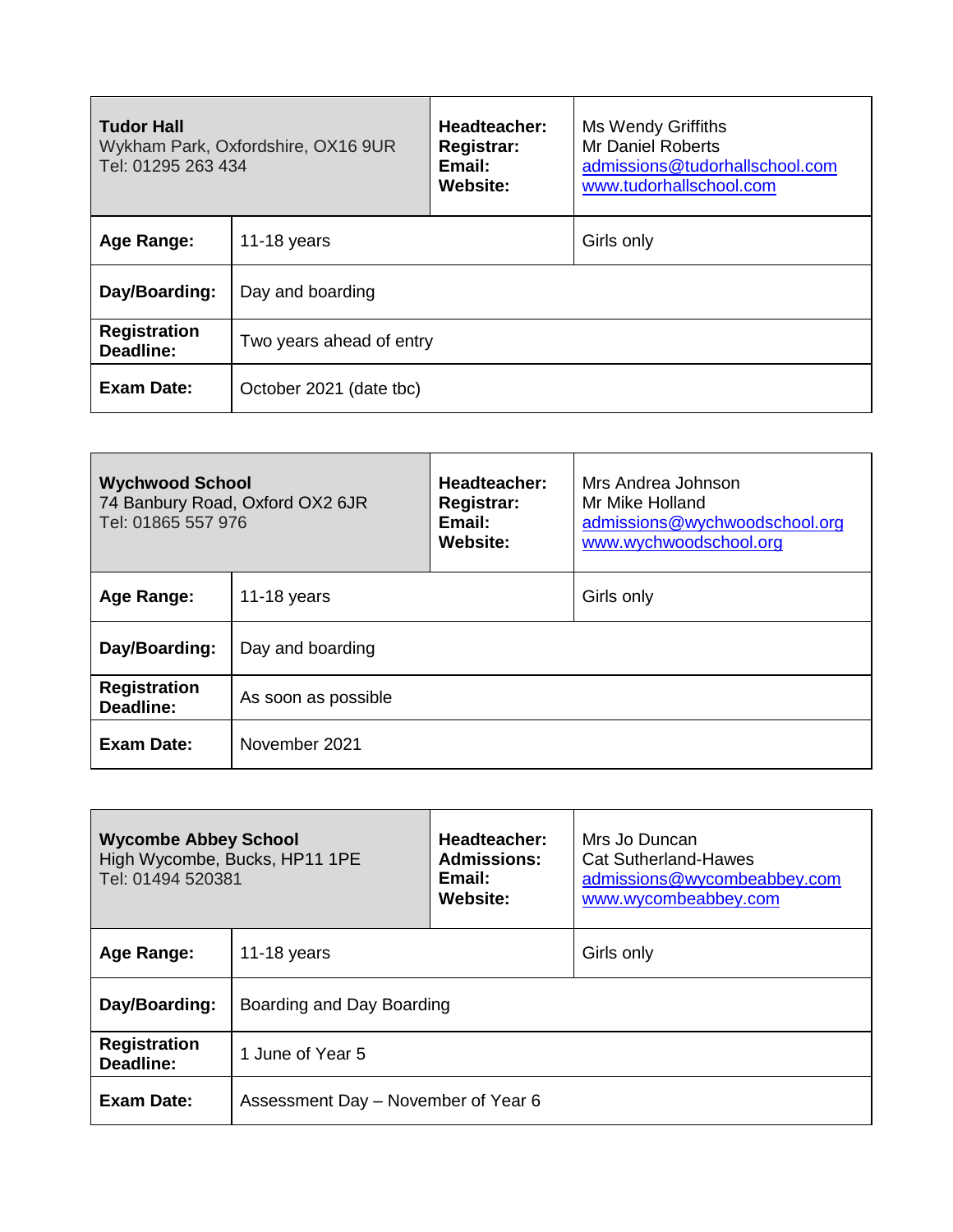## **13+ Schools**

*This is just a small selection of schools with which we have links. For advice on 13+ schools and on bridging the gap between The Manor and a 13+ School, please make an appointment with Alastair Thomas via his EA, Becky Goodwin, [headsea@manorprep.org.](mailto:headsea@manorprep.org)*

| <b>Bradfield College</b><br>Bradfield, Berkshire, RG7 6AU<br>Tel: 0118 964 4516 |                                                                                                        | Headteacher:<br><b>External</b><br><b>Relations:</b><br>Email:<br>Website: | Dr Christopher Stevens<br>Mrs Alexandra Acton<br>admissions@bradfieldcollege.org.uk<br>www.bradfieldcollege.org.uk |
|---------------------------------------------------------------------------------|--------------------------------------------------------------------------------------------------------|----------------------------------------------------------------------------|--------------------------------------------------------------------------------------------------------------------|
| Age Range:                                                                      | $13-18$ years                                                                                          |                                                                            | Co-educational                                                                                                     |
| Day/Boarding:                                                                   | Day and boarding                                                                                       |                                                                            |                                                                                                                    |
| <b>Registration</b><br>Deadline:                                                | By 1 January of Year 6                                                                                 |                                                                            |                                                                                                                    |
| <b>Exam Date:</b>                                                               | ISEB Common Pre-Test – November to February of Year 6<br>Entrance Tests – September to March of Year 6 |                                                                            |                                                                                                                    |

| <b>Dean Close School</b><br>Tel: 01242 258000 | Shelburne Road, Cheltenham, GL51 6HE    | Warden:<br><b>Registrar:</b><br>Email:<br><b>Website:</b> | Mr B Salisbury<br>Mrs Rebecca Chaplin<br>registrar@deanclose.org.uk<br>https://www.deanclose.org.uk/ |
|-----------------------------------------------|-----------------------------------------|-----------------------------------------------------------|------------------------------------------------------------------------------------------------------|
| Age Range:                                    | Prep: 2-13 years<br>Senior: 13-18 years |                                                           | Co-educational                                                                                       |
| Day/Boarding:                                 | Day and boarding                        |                                                           |                                                                                                      |
| <b>Registration</b><br>Deadline:              | As soon as possible                     |                                                           |                                                                                                      |
| Exam Date:                                    | Please contact the school directly      |                                                           |                                                                                                      |

| <b>Marlborough College</b><br>Tel: 01672 892200 | Bath Road, Marlborough, SN8 1 PA                                                  | Master:<br>Registrar:<br>Email:<br>Website: | Ms Louise Moelwyn-Hughes<br>Mrs J Hodgson<br>admissions@marlboroughcollege.org<br>http://www.marlboroughcollege.org |
|-------------------------------------------------|-----------------------------------------------------------------------------------|---------------------------------------------|---------------------------------------------------------------------------------------------------------------------|
| Age Range:                                      | $13-18$ years                                                                     |                                             | Co-educational                                                                                                      |
| Day/Boarding:                                   | <b>Boarding</b>                                                                   |                                             |                                                                                                                     |
| <b>Registration:</b>                            | From September of Year 4 and as soon as possible                                  |                                             |                                                                                                                     |
| Exam Date:                                      | Assessment Day - Spring Term of Year 6<br>Common Entrance - Summer Term of Year 8 |                                             |                                                                                                                     |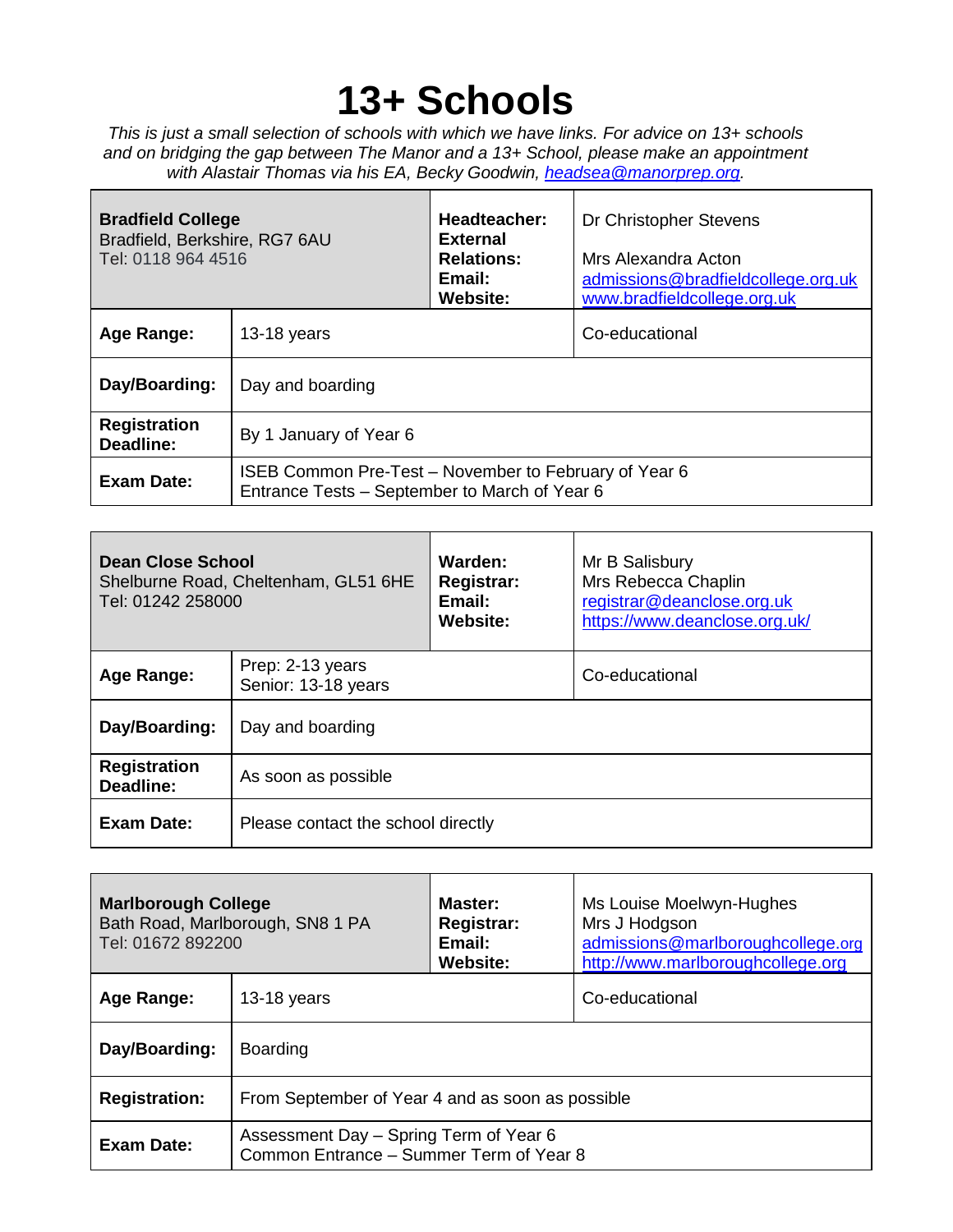| <b>Radley College</b><br>Radley, Abingdon OX14 2HR<br>Tel: 01235 543000 |                                                 | Warden:<br>Registrar:<br>Email:<br><b>Website:</b> | Mr John Moule<br>Mrs Sophie Langdale<br>admissions@radley.org.uk<br>https://www.radley.org.uk/ |
|-------------------------------------------------------------------------|-------------------------------------------------|----------------------------------------------------|------------------------------------------------------------------------------------------------|
| Age Range:                                                              | $13-18$ years                                   |                                                    | <b>Boys</b>                                                                                    |
| Day/Boarding:                                                           | <b>Boarding</b>                                 |                                                    |                                                                                                |
| <b>Registration:</b>                                                    | Entry process begins towards the end of Year 5  |                                                    |                                                                                                |
| <b>Exam Date:</b>                                                       | Please contact the college for full information |                                                    |                                                                                                |

| <b>St Edward's School</b><br>Woodstock Rd, Oxford, OX2 7NN<br>Tel: 01865 319204 |                                            | Warden:<br><b>Registrar:</b><br>Email:<br><b>Website:</b> | Mr Stephen Jones<br>Ms Nicola Jones<br>registrar@stedwardsoxford.org<br>www.stedwardsoxford.org |
|---------------------------------------------------------------------------------|--------------------------------------------|-----------------------------------------------------------|-------------------------------------------------------------------------------------------------|
| Age Range:                                                                      | $13-18$ years                              |                                                           | Co-educational                                                                                  |
| Day/Boarding:                                                                   | Day and boarding                           |                                                           |                                                                                                 |
| <b>Registration</b><br>Deadline:                                                | By the end of Year 6                       |                                                           |                                                                                                 |
| Exam Date:                                                                      | ISEB Pre-Tests: October/November of Year 7 |                                                           |                                                                                                 |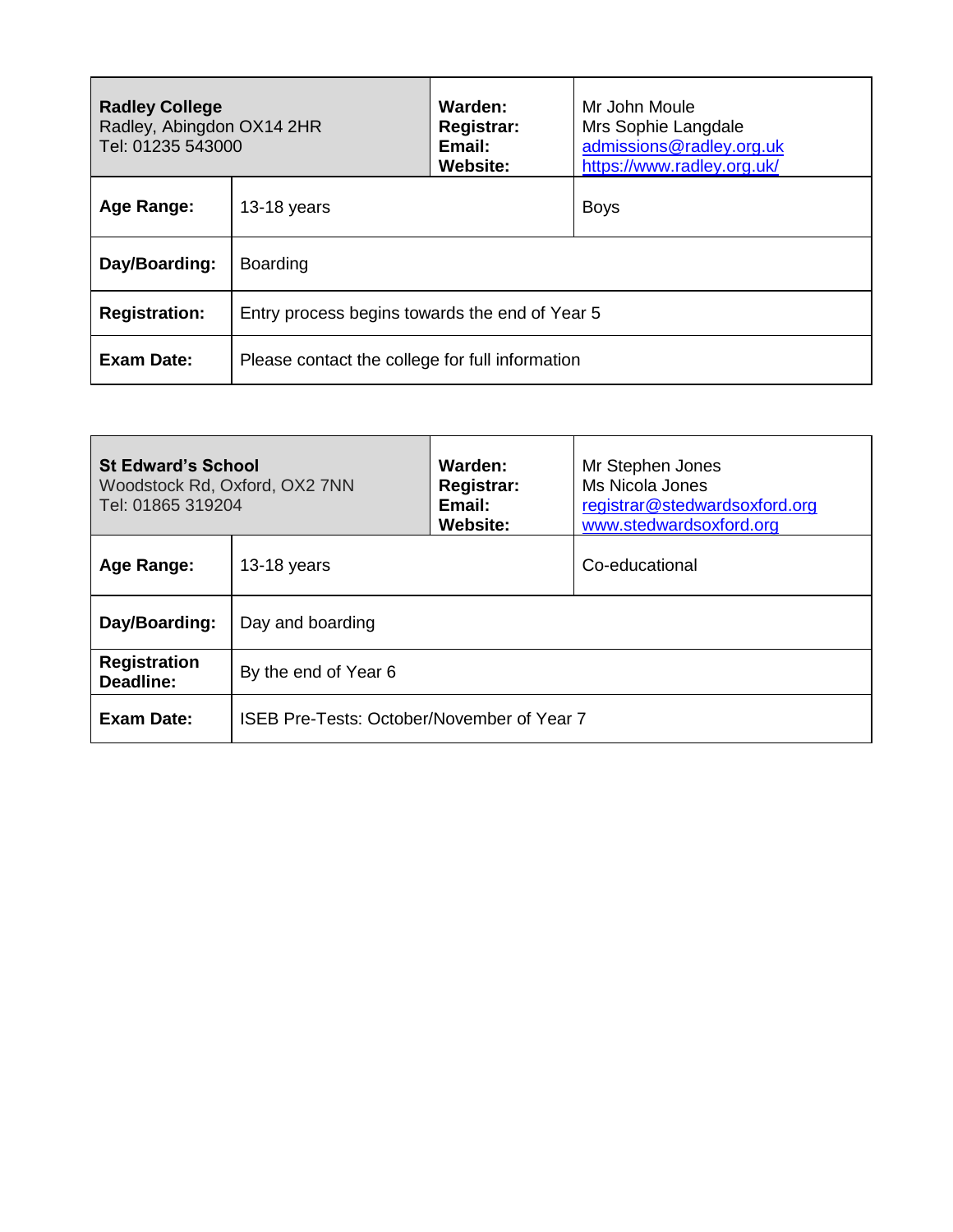## **Senior School Open Days Autumn Term 2021**

*Dates taken from school websites in September 2021.* 

*PLEASE NOTE: Due to COVID-19, schools are approaching Open Days in a variety of different ways and in many cases pre-booking is necessary. Please check individual school websites to confirm options and dates as well as to find out about booking procedures.*

**Abingdon School** Saturday 2 October 2021

**Bloxham School, Oxford** Saturday 24 September 2021, Saturday 9 October 2021

**Cheltenham Ladies' College, Cheltenham** Thursday 7 October 2021 (virtual) Friday 3 December 2021 (in person)

**Cokethorpe School, Witney** Saturday 9 October 2021 (in person) Virtual tours available on request

**Cranford House, Moulsford** Saturday 9 October 2021

## **Dean Close, Cheltenham** Virtual Tour and Meet the Head video available on website In person tours available on request

**d'Overbroeck's, Oxford**

Saturday 9 October 2021

**Downe House, Thatcham** Saturday 11 September 2021 and Saturday 13 November 2021

**Headington School, Oxford** Saturday 2 October 2021 Meet the Headmistress – Monday 24 September (Virtual)

**Leighton Park School, Reading** Saturday 25 September 2021

**Magdalen College School, Oxford** Saturday 18 September 2021

**Malvern St. James, Malvern** Saturday 9 October 2021

**Our Lady's, Abingdon** Saturday 25 September 2021, Wednesday 24 November 2021